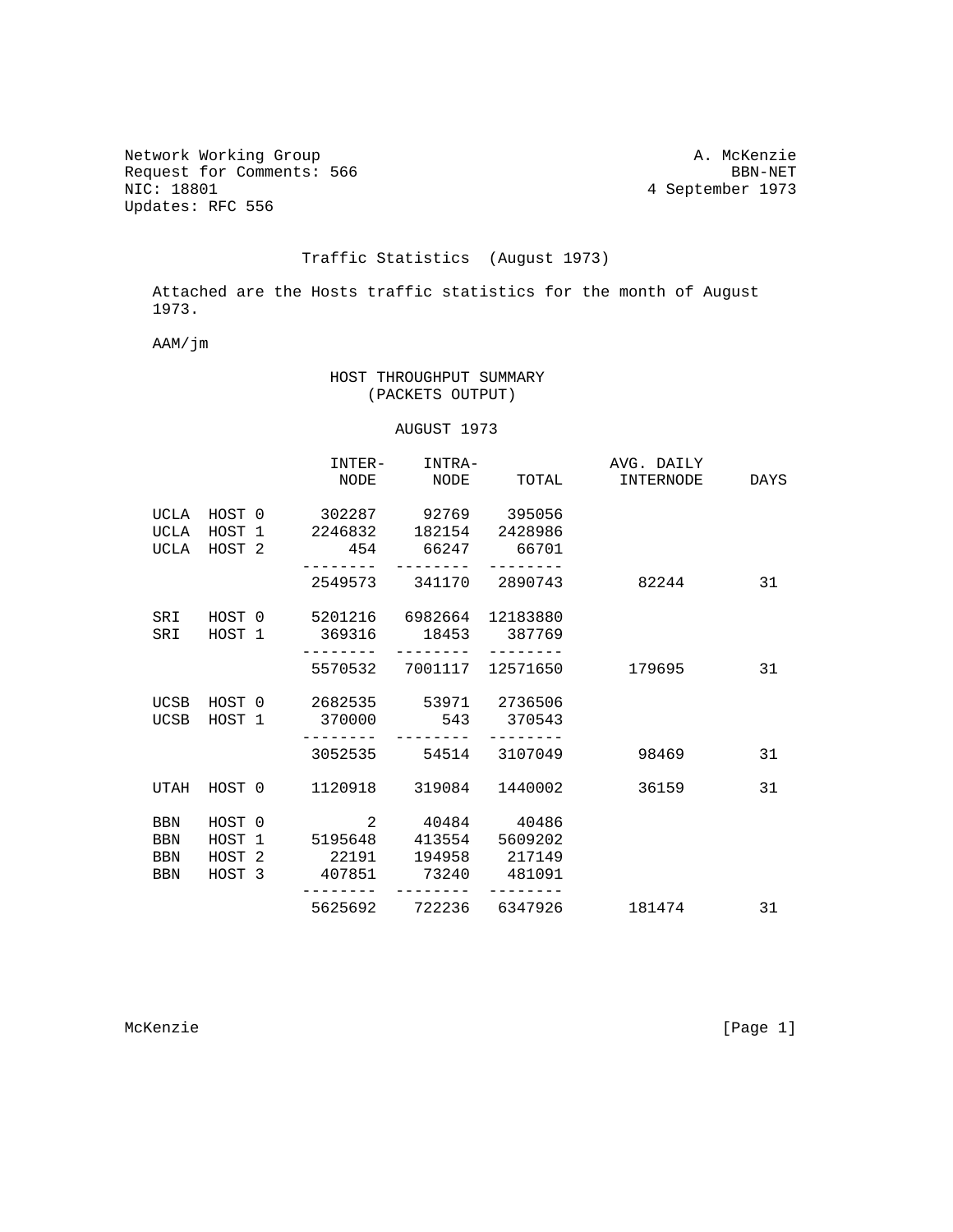| MIT                          | HOST 1                     | 747542                         | 379341                                                 | 1126883                               |        |    |
|------------------------------|----------------------------|--------------------------------|--------------------------------------------------------|---------------------------------------|--------|----|
| MIT                          | HOST 2                     | 832688                         | 900431                                                 | 1733119                               |        |    |
| MIT                          | HOST 3                     | 1505157<br>--------            | 835090<br>--------                                     | 2340247<br>--------                   |        |    |
|                              |                            |                                | 3488408 2426366                                        | 5914774                               | 112529 | 31 |
| RAND                         | HOST 0                     |                                | 1329379 33362                                          | 1362741                               | 42883  | 31 |
| SDC.                         | HOST 0                     | 91909                          | 171                                                    | 92080                                 | 2965   | 31 |
| HARV<br>HARV                 | HOST 0<br>HOST 1           | 3233970<br>--------            | 1344867 1434999 2829866<br>1678785 4912755<br>-------- | --------                              |        |    |
|                              |                            |                                | 4578837 3163784 7742621                                |                                       | 147704 | 31 |
| LINC<br>LINC<br>LINC         | HOST 0<br>HOST 1<br>HOST 2 | 8898<br>---------              | 15312 33240<br>154224 52407<br>29420                   | 48552<br>206631<br>38318              |        |    |
|                              |                            | 178434                         | --------<br>115067                                     | --------<br>293501                    | 5756   | 31 |
| STAN                         | HOST 0                     | 1976617                        | 13482 1989099                                          |                                       | 63730  | 31 |
| ILL<br>ILL                   | HOST 0<br>HOST 1           | 1221480<br>17671               | 281<br>84                                              | 1221761<br>17755                      |        |    |
|                              |                            | --------<br>1239151            | . <u>.</u><br>365                                      | --------<br>1239516                   | 39973  | 31 |
| CASE                         | HOST 0                     | 2437504                        | 16773                                                  | 2454277                               | 78629  | 31 |
| CARN<br>CARN                 | HOST 0<br>HOST 1           | 879265<br>554806<br>.          | 467455<br>.                                            | 497723 1286988<br>1022261<br>-------- |        |    |
|                              |                            | 1434071                        | 875178                                                 | 2309249                               | 46260  | 31 |
| AMES<br>AMES                 | HOST 0<br>HOST 1           | 9569926<br>24                  | 140021<br>9688524<br>--------                          | 9709947<br>9688548<br>--------        |        |    |
|                              |                            | 9569950                        | 9828545                                                | 19398490                              | 308708 | 31 |
| AMEST HOST 0<br>AMEST HOST 1 |                            | 152321<br>10659900<br>-------- | 18437<br>24139<br>--------                             | 170758<br>10684040<br>--------        |        |    |
|                              |                            | 10812220                       | 42576                                                  | 10854800                              | 348781 | 31 |
| MITRE HOST 2                 |                            | 3109952                        | 128                                                    | 3110080                               | 100321 | 31 |

MIT HOST 0 403021 311504 714525

McKenzie [Page 2]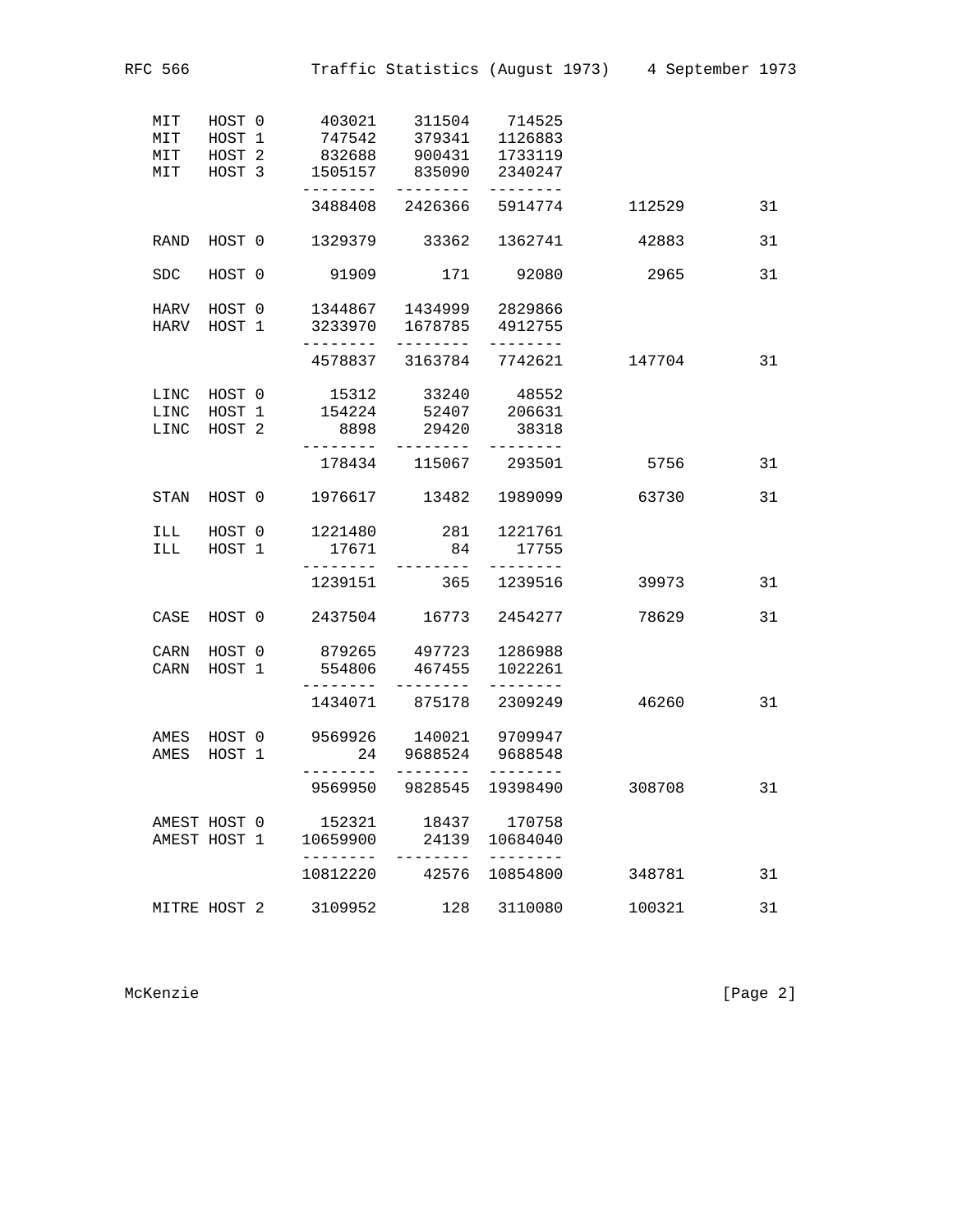| RFC 566                      |                  |        |                    |                                                                                          |                    | Traffic Statistics (August 1973) 4 September 1973 |    |
|------------------------------|------------------|--------|--------------------|------------------------------------------------------------------------------------------|--------------------|---------------------------------------------------|----|
| ROME                         | HOST 2           |        |                    | 1466369 187                                                                              | 1466556            | 47302                                             | 31 |
| NBS                          | HOST 2           |        |                    | 3378128 37600 3415728                                                                    |                    | 108972                                            | 31 |
| ETAC                         | HOST 2           |        | 1304813            | 57                                                                                       | 1304870            | 42091                                             | 31 |
| ISI                          |                  | HOST 1 |                    | 14683780 223888                                                                          | 14907660           | 473670                                            | 31 |
| USC<br>USC                   | HOST 0<br>HOST 2 |        |                    | 156334 1928724 2085058<br>4443392 1846158 6289550                                        |                    |                                                   |    |
|                              |                  |        | .                  | . <u>.</u> .<br>4599726 3774882 8374608                                                  | --------           | 148378                                            | 31 |
| GWC                          |                  |        | HOST 2 3124574     | 50                                                                                       | 3124624            | 100793                                            | 31 |
| <b>DOCB</b>                  | HOST 2           |        | 169632             | 80                                                                                       | 169712             | 5472                                              | 31 |
|                              |                  |        | SDAC HOST 2 698180 | SDAC HOST 0 33010 32312 65322                                                            | 255 698435         |                                                   |    |
|                              |                  |        | ---------          | 731190 32567 763757                                                                      |                    | 23587                                             | 31 |
| BELV HAD NO TRAFFIC          |                  |        |                    |                                                                                          |                    |                                                   |    |
|                              |                  |        |                    | ARPA HOST 0 8284 397674 405958<br>ARPA HOST 2 1597994 283155 1881149<br>---------        | ---------          |                                                   |    |
|                              |                  |        |                    | 1606278 680829 2287107                                                                   |                    | 51815                                             | 31 |
| ABER HAD NO TRAFFIC          |                  |        |                    |                                                                                          |                    |                                                   |    |
|                              |                  |        |                    | BBN T HOST 2 1930229 2187 1932416                                                        |                    | 62255                                             | 31 |
| CCA<br>CCA                   | HOST 2           |        | . <u>.</u>         | HOST 0 1913997 6460598 8374595<br>1818415 329836 2148251<br>- - - - - - - - <sup>-</sup> |                    |                                                   |    |
|                              |                  |        |                    | 3732412 6790434                                                                          | 10522850           | 120400                                            | 31 |
| XEROX HOST 0<br>XEROX HOST 1 |                  |        | 1944448<br>15445   | 116553<br>1032833                                                                        | 2061001<br>1048278 |                                                   |    |
|                              |                  |        | 1959893            | 1149386                                                                                  | 3109279            | 63222                                             | 31 |
| FNWC                         | HOST 2           |        | 42550              | 60                                                                                       | 42610              | 1373                                              | 31 |
|                              |                  |        |                    |                                                                                          |                    |                                                   |    |

LBL HAD NO TRAFFIC

McKenzie [Page 3]